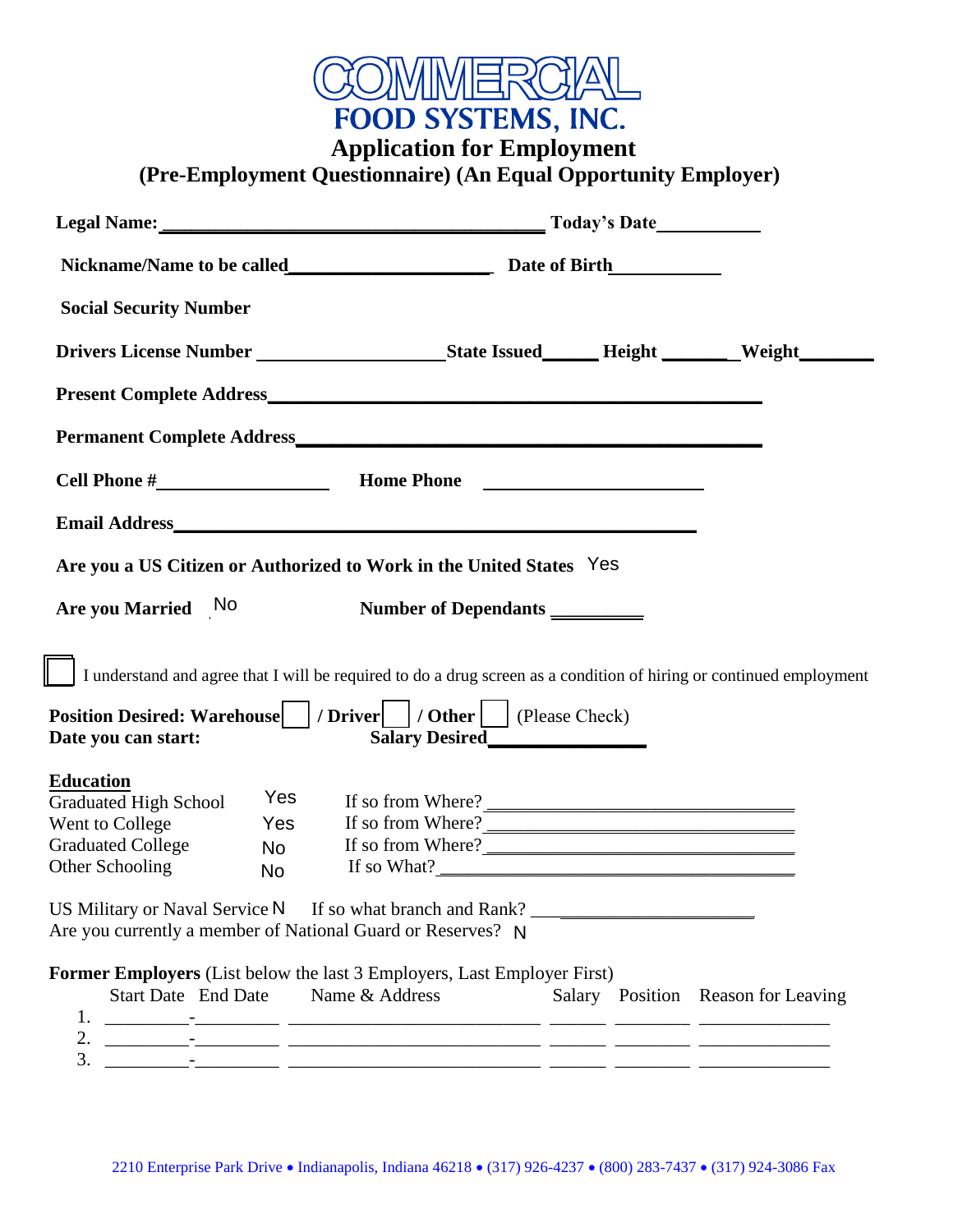

| Name                            | Phone                                                                                        | Address                                        | References (Give the names of 3 persons not related to you whom you have known for at least 1 year)<br><b>Years Known</b>                                                                                                      |
|---------------------------------|----------------------------------------------------------------------------------------------|------------------------------------------------|--------------------------------------------------------------------------------------------------------------------------------------------------------------------------------------------------------------------------------|
| $1. \underline{\hspace{1.5cm}}$ |                                                                                              |                                                |                                                                                                                                                                                                                                |
|                                 | $\frac{2}{3}$ .                                                                              |                                                |                                                                                                                                                                                                                                |
| <b>Physical Record:</b>         |                                                                                              |                                                |                                                                                                                                                                                                                                |
|                                 |                                                                                              |                                                | Do you have any physical limitations that preclude you from performing any work for which you are                                                                                                                              |
|                                 | being considered? No If so What?<br>If yes, what can be done to accommodate your limitation? |                                                |                                                                                                                                                                                                                                |
|                                 |                                                                                              |                                                |                                                                                                                                                                                                                                |
|                                 |                                                                                              |                                                |                                                                                                                                                                                                                                |
|                                 | In case of Emergency notify? Please Provide: Name, Number and Relationship                   |                                                |                                                                                                                                                                                                                                |
|                                 |                                                                                              |                                                |                                                                                                                                                                                                                                |
|                                 |                                                                                              |                                                | "I certify that the facts contained in this application are true and complete to the best of my knowledge                                                                                                                      |
|                                 |                                                                                              |                                                | and understand that, if employed, falsified statements on this application shall be grounds for dismissal.                                                                                                                     |
|                                 |                                                                                              |                                                | I authorize investigation of all statements contained herein and the references listed above to give you                                                                                                                       |
|                                 |                                                                                              |                                                | any and all information concerning my previous employment and any pertinent information they may                                                                                                                               |
| furnishing same to you.         |                                                                                              |                                                | have, personal or otherwise, and release all parties from all liabilities for any damage that may result                                                                                                                       |
|                                 |                                                                                              |                                                |                                                                                                                                                                                                                                |
|                                 | the date of payment of my wages and salary, be terminated at any time without prior notice." |                                                | I understand and agree that, If Hired, my employment is for no definite period and may, regardless of                                                                                                                          |
|                                 |                                                                                              |                                                | Date: Signature of Applicant Signature of Applicant Signature of Applicant Signature of Applicant Signature of Applicant Signature of Applicant Signature of Applicant Signature of Applicant Signature of Applicant Signature |
|                                 |                                                                                              | Do Not Write Below Line__                      |                                                                                                                                                                                                                                |
|                                 |                                                                                              | Start Date: ____________Wage/Salary: _________ |                                                                                                                                                                                                                                |
|                                 |                                                                                              |                                                |                                                                                                                                                                                                                                |
|                                 |                                                                                              |                                                |                                                                                                                                                                                                                                |
|                                 |                                                                                              |                                                |                                                                                                                                                                                                                                |
|                                 |                                                                                              |                                                |                                                                                                                                                                                                                                |
|                                 |                                                                                              |                                                |                                                                                                                                                                                                                                |
|                                 |                                                                                              |                                                |                                                                                                                                                                                                                                |